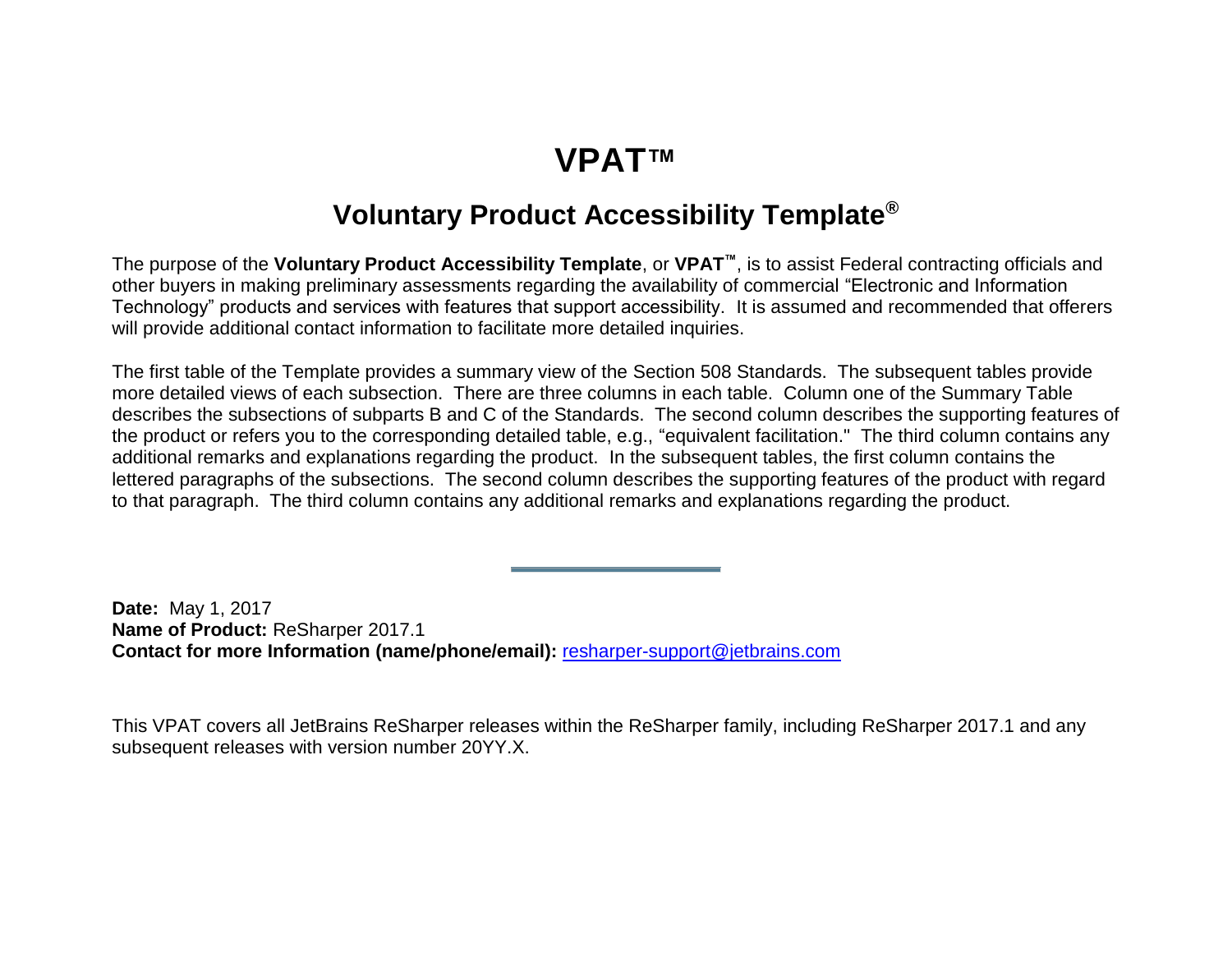## *Summary Table*

#### **VPAT™**

## **Voluntary Product Accessibility Template®**

| <b>Criteria</b>                                                           | <b>Supporting Features</b>       | <b>Remarks and</b><br>explanations |
|---------------------------------------------------------------------------|----------------------------------|------------------------------------|
| Section 1194.21 Software Applications and Operating<br><b>Systems</b>     | <b>Supported with Exceptions</b> |                                    |
| Section 1194.22 Web-based Internet Information and<br><b>Applications</b> | Not Applicable                   |                                    |
| Section 1194.23 Telecommunications Products                               | Not Applicable                   |                                    |
| Section 1194.24 Video and Multi-media Products                            | Not Applicable                   |                                    |
| Section 1194.25 Self-Contained, Closed Products                           | Not Applicable                   |                                    |
| Section 1194.26 Desktop and Portable Computers                            | Not Applicable                   |                                    |
| Section 1194.31 Functional Performance Criteria                           | Supported with Exceptions        |                                    |
| Section 1194.41 Information, Documentation and<br>Support                 | Supported with Exceptions        |                                    |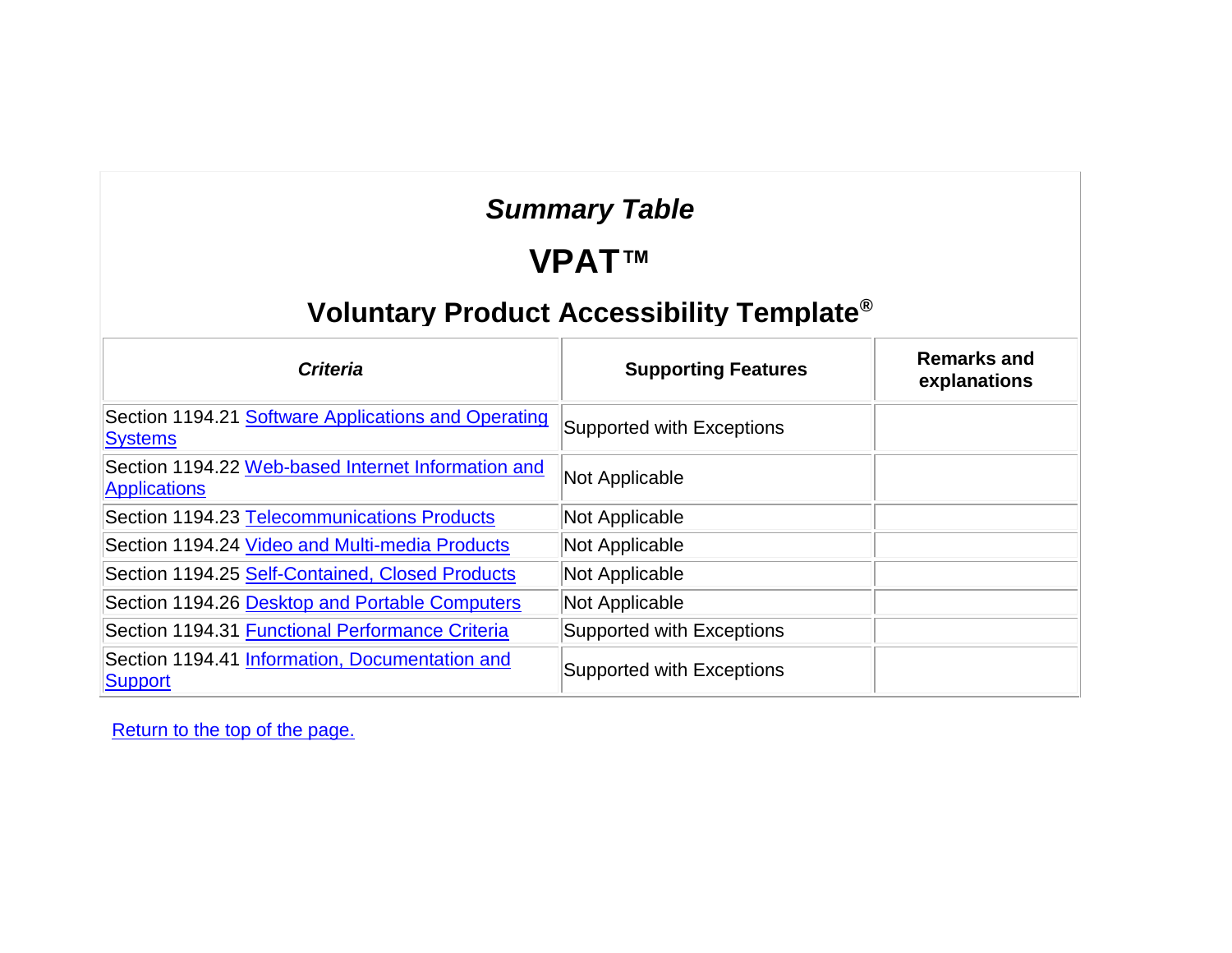### *Section 1194.21 Software Applications and Operating Systems – Detail*

# **VPAT™**

| <b>Criteria</b>                                                                                                                                                                                                                                                                                                                                                                                                                                                                                                                                                                        | <b>Supporting Features</b>       | <b>Remarks and</b><br>explanations                                                                                                                                                                                                                                                                                 |
|----------------------------------------------------------------------------------------------------------------------------------------------------------------------------------------------------------------------------------------------------------------------------------------------------------------------------------------------------------------------------------------------------------------------------------------------------------------------------------------------------------------------------------------------------------------------------------------|----------------------------------|--------------------------------------------------------------------------------------------------------------------------------------------------------------------------------------------------------------------------------------------------------------------------------------------------------------------|
| $(a)$ When software is designed to run on a system that<br>has a keyboard, product functions shall be executable<br>from a keyboard where the function itself or the result<br>of performing a function can be discerned textually.                                                                                                                                                                                                                                                                                                                                                    | <b>Supported with Exceptions</b> | Individual views such<br>las Architecture View<br>and Templates Explorer<br>may not fully support<br>keyboard navigation                                                                                                                                                                                           |
| $ $ (b) Applications shall not disrupt or disable activated<br>features of other products that are identified as<br>accessibility features, where those features are<br>developed and documented according to industry<br>standards. Applications also shall not disrupt or<br>disable activated features of any operating system that<br>are identified as accessibility features where the<br>application programming interface for those<br>accessibility features has been documented by the<br>manufacturer of the operating system and is available<br>to the product developer. | Supported with Exceptions        | ReSharper is not<br>known to disrupt or<br>disable accessibility<br>features of the<br>operating system.<br>According to<br>documentation to<br><b>Microsoft Visual Studio,</b><br>toolbar button and text<br>enlargement; text size<br>options in the editors;<br>color customization in<br>the editors; keyboard |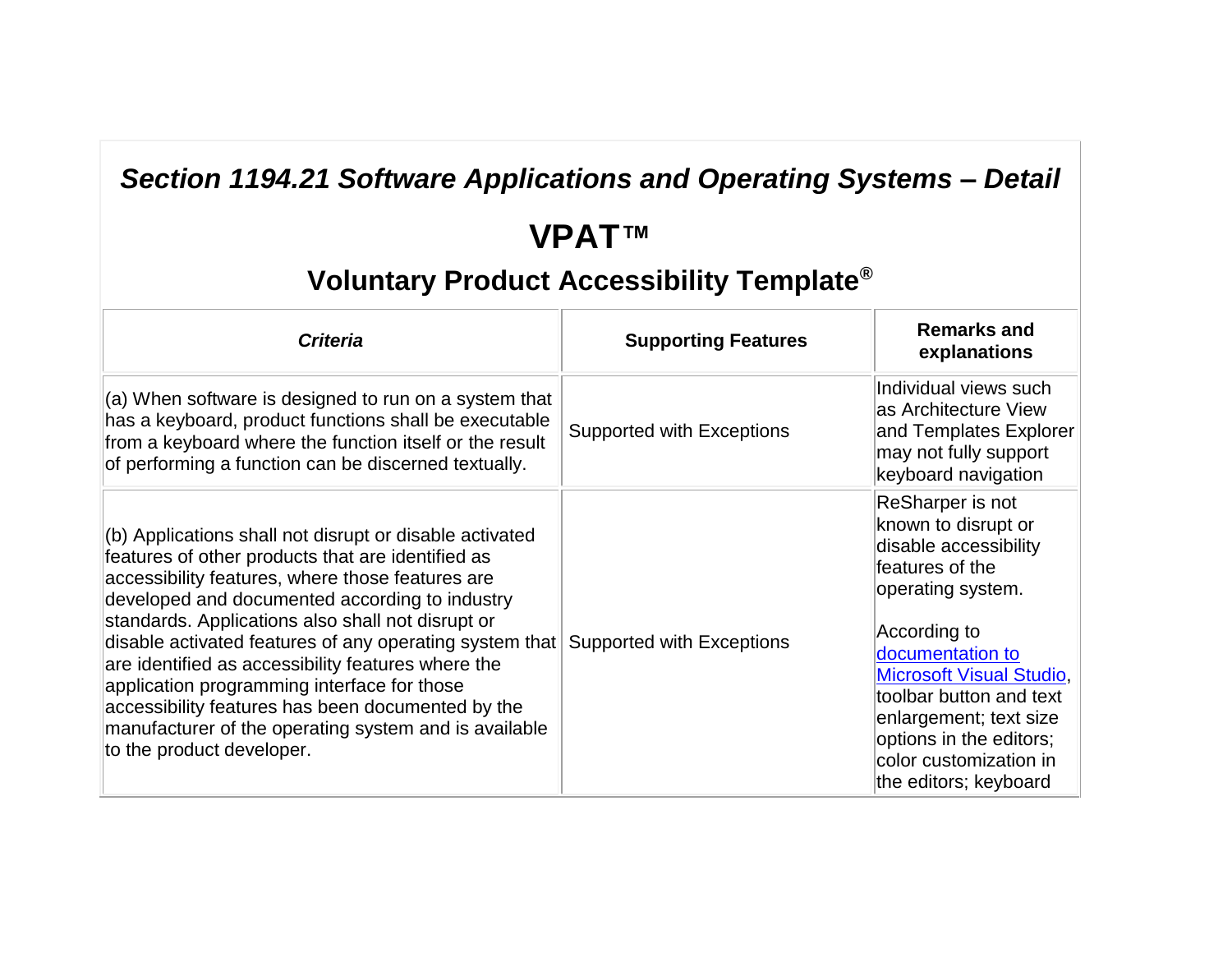|                                                                                                                                                                                                                                                                                       |                           | shortcut customization;<br>and auto-completion for<br>methods and<br>parameters are<br>considered accessibility<br>features of Visual<br>Studio.                                                                                                                                                                                                     |
|---------------------------------------------------------------------------------------------------------------------------------------------------------------------------------------------------------------------------------------------------------------------------------------|---------------------------|------------------------------------------------------------------------------------------------------------------------------------------------------------------------------------------------------------------------------------------------------------------------------------------------------------------------------------------------------|
|                                                                                                                                                                                                                                                                                       |                           | <b>ReSharper does</b><br>override Visual Studio's<br>native auto-completion<br>mechanism with its own<br>auto-completion<br>mechanism, providing<br>an option to restore<br>Visual Studio's native<br>behavior if necessary.<br>All other Visual Studio's<br>accessibility features<br>are not known to be<br>disrupted or disabled by<br>ReSharper. |
| (c) A well-defined on-screen indication of the current<br>focus shall be provided that moves among interactive<br>interface elements as the input focus changes. The<br>focus shall be programmatically exposed so that<br>Assistive Technology can track focus and focus<br>changes. | Supported with Exceptions | Certain interface<br>elements used in<br>ReSharper are not fully<br>programmatically<br>exposed. These include<br>toolbars in several tool<br>windows, Change<br>Signature refactoring                                                                                                                                                               |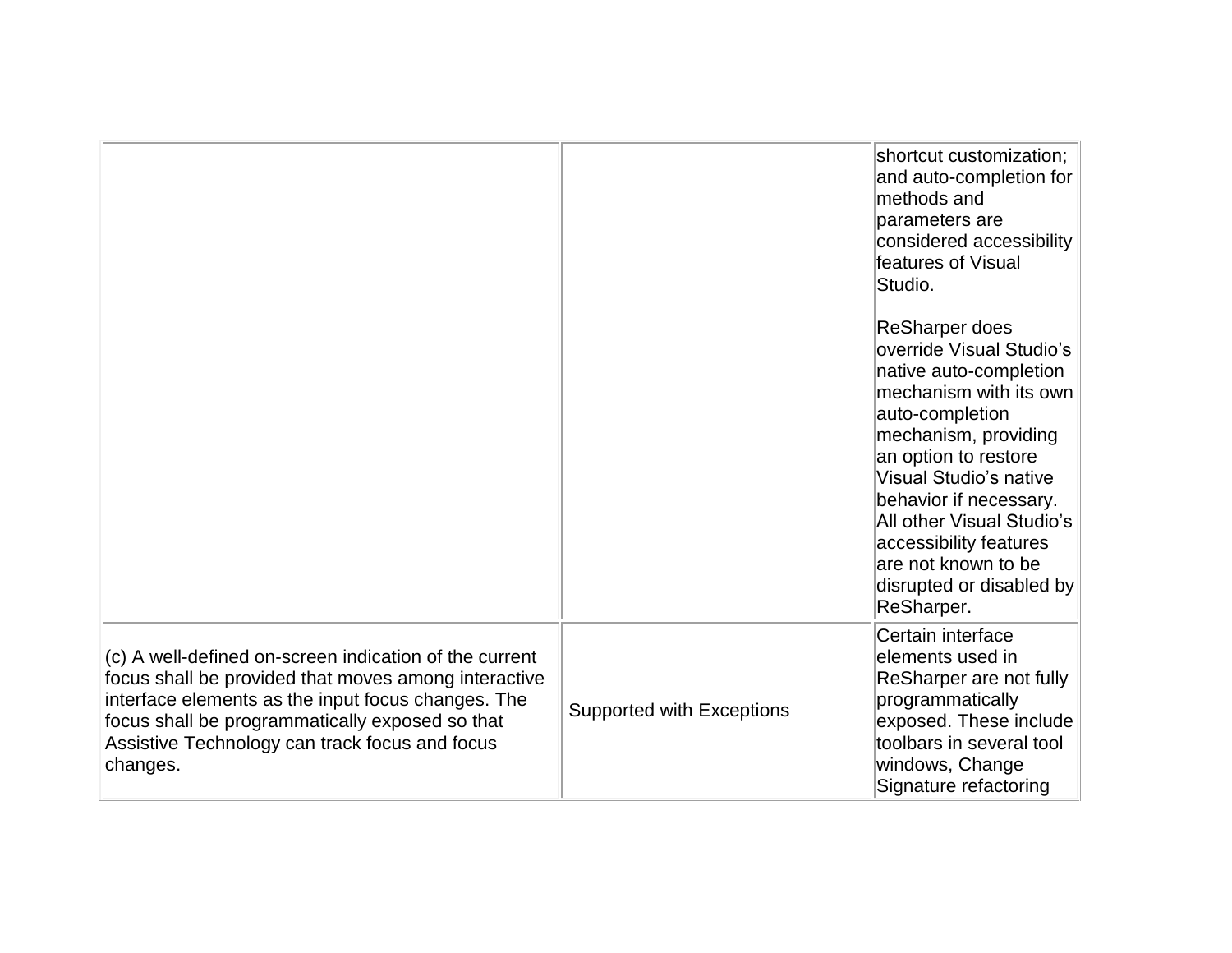|                                                                                                                                                                                                                                                                                                   |                                  | wizard, and pop-ups for<br>quick-fixes and context<br>actions.                                                                                                                                                                                         |
|---------------------------------------------------------------------------------------------------------------------------------------------------------------------------------------------------------------------------------------------------------------------------------------------------|----------------------------------|--------------------------------------------------------------------------------------------------------------------------------------------------------------------------------------------------------------------------------------------------------|
| (d) Sufficient information about a user interface<br>element including the identity, operation and state of<br>the element shall be available to Assistive<br>Technology. When an image represents a program<br>element, the information conveyed by the image must<br>also be available in text. | <b>Supported with Exceptions</b> | See comment to "(c)"<br>above.                                                                                                                                                                                                                         |
| (e) When bitmap images are used to identify controls,<br>status indicators, or other programmatic elements, the<br>meaning assigned to those images shall be consistent<br>throughout an application's performance.                                                                               | Supported                        |                                                                                                                                                                                                                                                        |
| (f) Textual information shall be provided through<br>operating system functions for displaying text. The<br>minimum information that shall be made available is<br>text content, text input caret location, and text<br>attributes.                                                               | Supported                        |                                                                                                                                                                                                                                                        |
| (g) Applications shall not override user selected<br>contrast and color selections and other individual<br>display attributes.                                                                                                                                                                    | <b>Supported with Exceptions</b> | Certain interface<br>lelements used in<br>ReSharper, most<br>notably the Marker Bar<br>that is used to indicate<br>the position of code<br>lissues discovered in<br>the current file, are<br>known to display<br>inadequately with<br>certain contrast |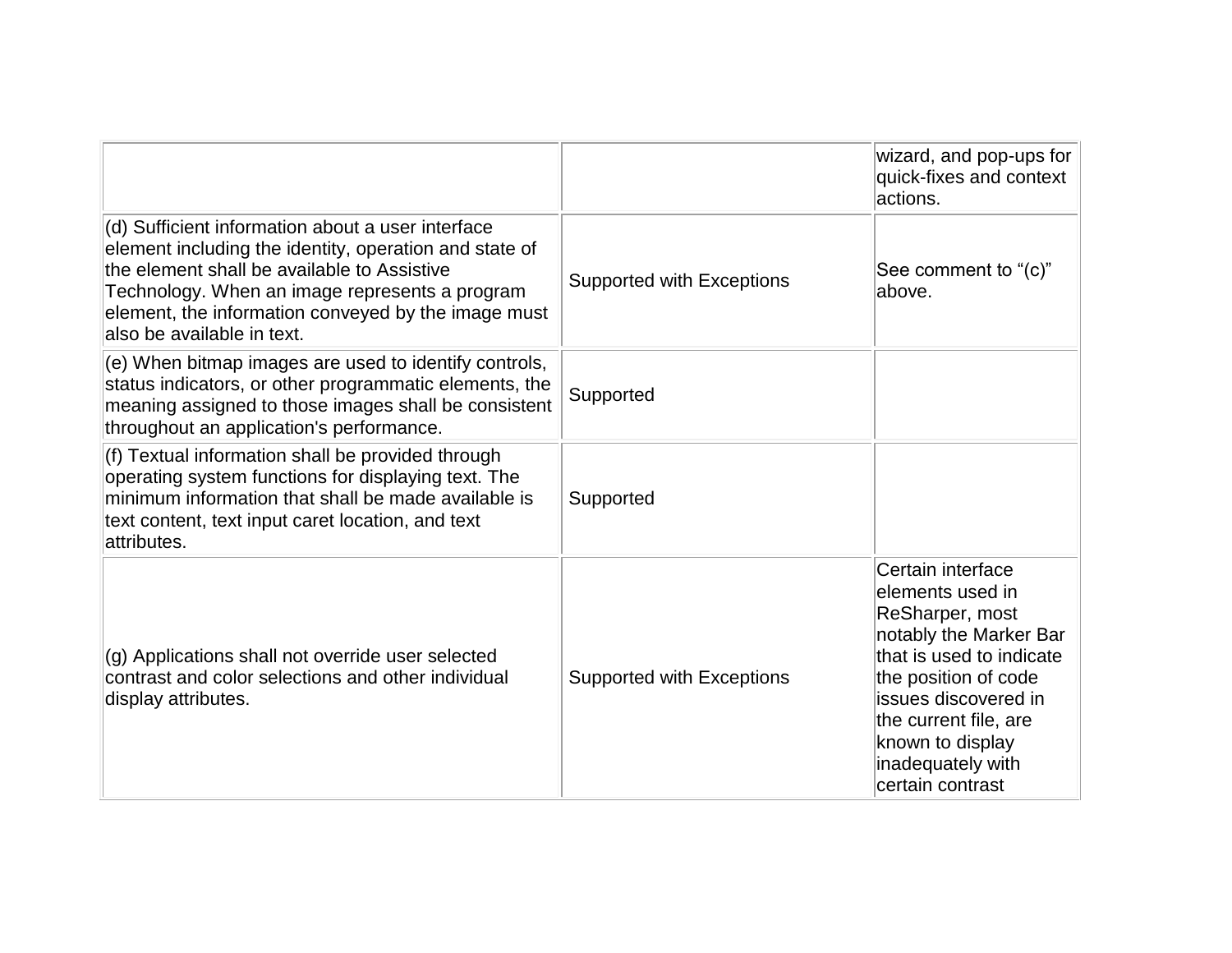|                                                                                                                                                                                                                                                            |                | settings. |
|------------------------------------------------------------------------------------------------------------------------------------------------------------------------------------------------------------------------------------------------------------|----------------|-----------|
| (h) When animation is displayed, the information shall<br>be displayable in at least one non-animated<br>presentation mode at the option of the user.                                                                                                      | Supported      |           |
| $\vert$ (i) Color coding shall not be used as the only means of<br>conveying information, indicating an action, prompting<br>a response, or distinguishing a visual element.                                                                               | Supported      |           |
| $\vert$ (j) When a product permits a user to adjust color and<br>contrast settings, a variety of color selections capable<br>of producing a range of contrast levels shall be<br>provided.                                                                 | Supported      |           |
| $(k)$ Software shall not use flashing or blinking text,<br>objects, or other elements having a flash or blink<br>frequency greater than 2 Hz and lower than 55 Hz.                                                                                         | Supported      |           |
| (I) When electronic forms are used, the form shall<br>allow people using Assistive Technology to access the<br>information, field elements, and functionality required<br>for completion and submission of the form, including<br>all directions and cues. | Not Applicable |           |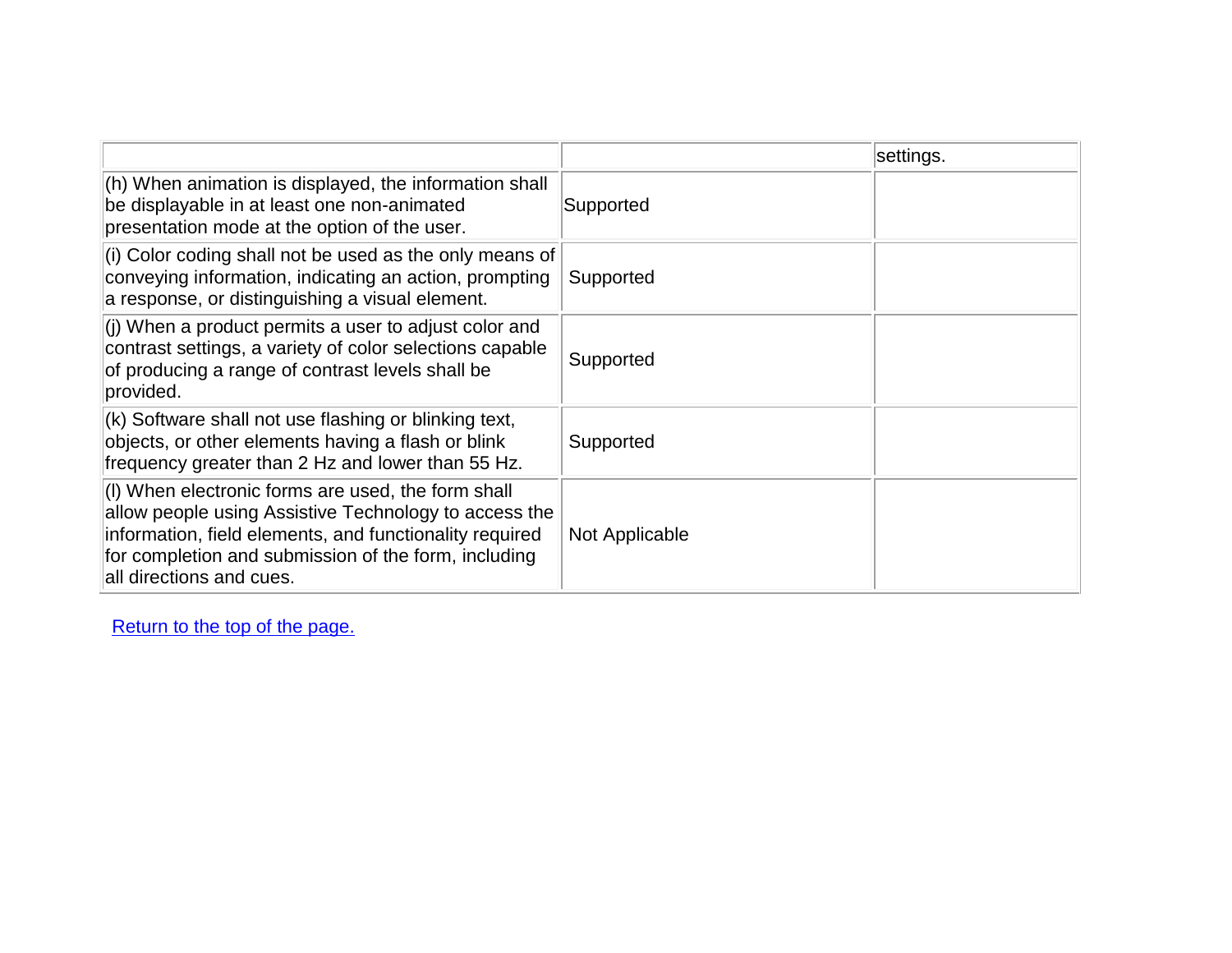#### *Section 1194.22 Web-based Internet information and applications –*

#### *Detail*

## **VPAT™**

| <b>Criteria</b>                                                                                                                                        | <b>Supporting Features</b> | <b>Remarks and</b><br>explanations |
|--------------------------------------------------------------------------------------------------------------------------------------------------------|----------------------------|------------------------------------|
| (a) A text equivalent for every non-text element shall<br>be provided (e.g., via "alt", "longdesc", or in element<br>content).                         | Not Applicable             |                                    |
| (b) Equivalent alternatives for any multimedia<br>presentation shall be synchronized with the<br>presentation.                                         | Not Applicable             |                                    |
| (c) Web pages shall be designed so that all<br>information conveyed with color is also available<br>without color, for example from context or markup. | Not Applicable             |                                    |
| (d) Documents shall be organized so they are<br>readable without requiring an associated style sheet.                                                  | Not Applicable             |                                    |
| (e) Redundant text links shall be provided for each<br>active region of a server-side image map.                                                       | Not Applicable             |                                    |
| (f) Client-side image maps shall be provided instead of<br>server-side image maps except where the regions                                             | Not Applicable             |                                    |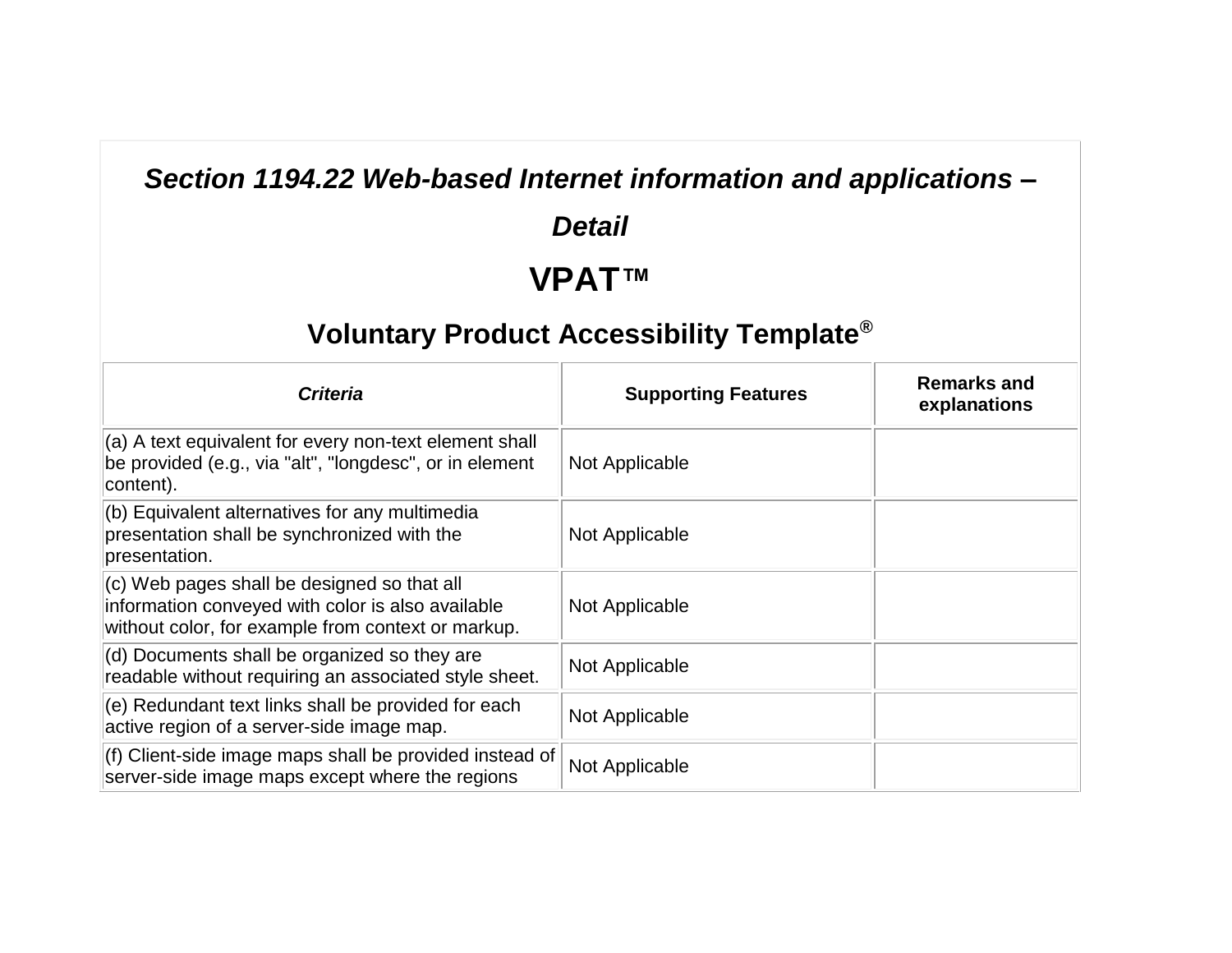| cannot be defined with an available geometric shape.                                                                                                                                                                                                                                                            |                |  |
|-----------------------------------------------------------------------------------------------------------------------------------------------------------------------------------------------------------------------------------------------------------------------------------------------------------------|----------------|--|
| (g) Row and column headers shall be identified for<br>data tables.                                                                                                                                                                                                                                              | Not Applicable |  |
| (h) Markup shall be used to associate data cells and<br>header cells for data tables that have two or more<br>logical levels of row or column headers.                                                                                                                                                          | Not Applicable |  |
| (i) Frames shall be titled with text that facilitates frame<br>identification and navigation                                                                                                                                                                                                                    | Not Applicable |  |
| (j) Pages shall be designed to avoid causing the<br>screen to flicker with a frequency greater than 2 Hz<br>and lower than 55 Hz.                                                                                                                                                                               | Not Applicable |  |
| (k) A text-only page, with equivalent information or<br>functionality, shall be provided to make a web site<br>comply with the provisions of this part, when<br>compliance cannot be accomplished in any other way.<br>The content of the text-only page shall be updated<br>whenever the primary page changes. | Not Applicable |  |
| (I) When pages utilize scripting languages to display<br>content, or to create interface elements, the<br>information provided by the script shall be identified<br>with functional text that can be read by Assistive<br>Technology.                                                                           | Not Applicable |  |
| (m) When a web page requires that an applet, plug-in<br>or other application be present on the client system to<br>interpret page content, the page must provide a link to<br>a plug-in or applet that complies with $\S 1194.21(a)$<br>through (I).                                                            | Not Applicable |  |
| (n) When electronic forms are designed to be                                                                                                                                                                                                                                                                    | Not Applicable |  |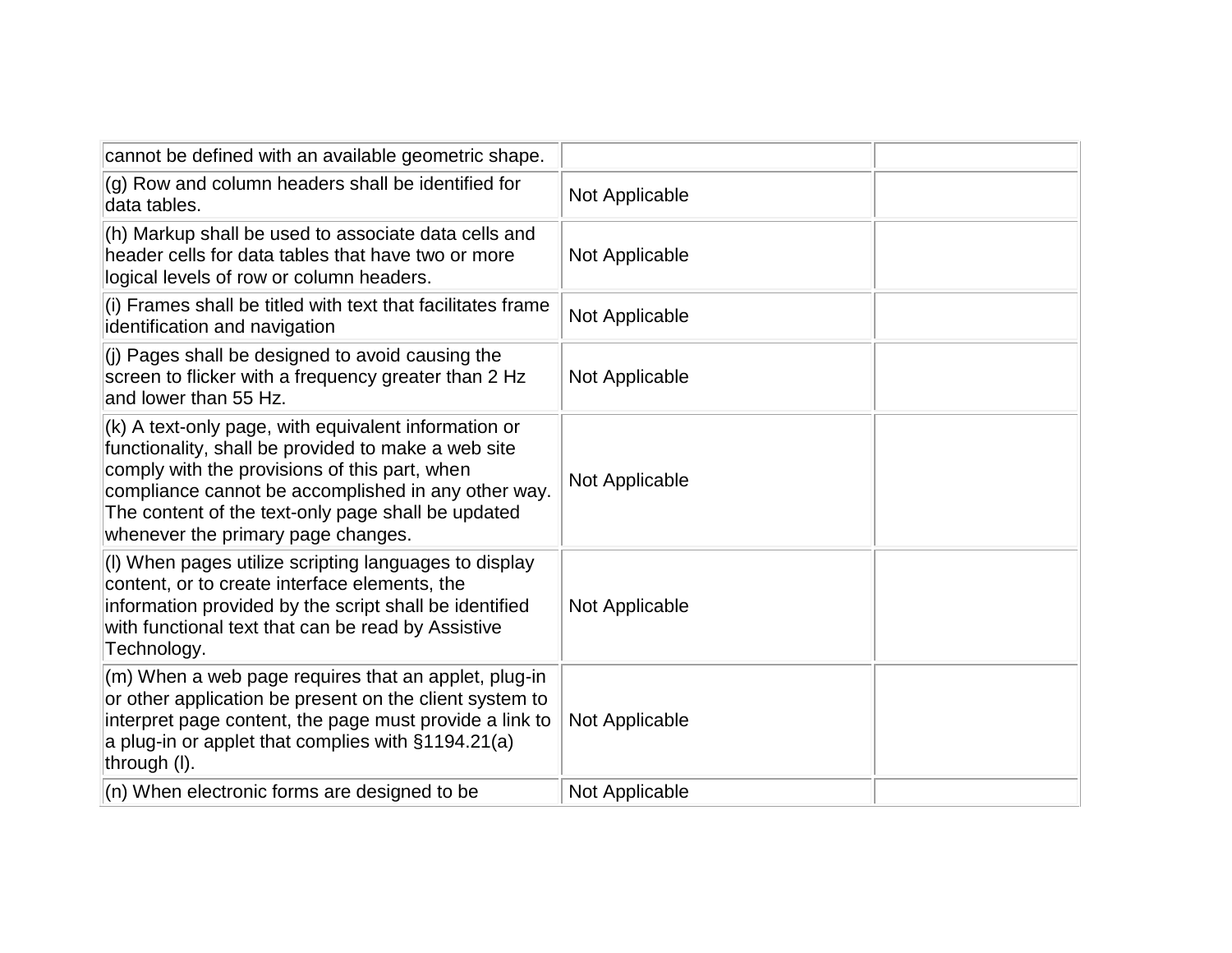| completed on-line, the form shall allow people using<br>Assistive Technology to access the information, field<br>elements, and functionality required for completion<br>and submission of the form, including all directions<br>and cues. |                |  |
|-------------------------------------------------------------------------------------------------------------------------------------------------------------------------------------------------------------------------------------------|----------------|--|
| $\vert$ (o) A method shall be provided that permits users to<br>skip repetitive navigation links.                                                                                                                                         | Not Applicable |  |
| $\vert$ (p) When a timed response is required, the user shall<br>be alerted and given sufficient time to indicate more<br>time is required.                                                                                               | Not Applicable |  |

Note to 1194.22: The Board interprets paragraphs (a) through (k) of this section as consistent with the following priority 1 Checkpoints of the Web Content Accessibility Guidelines 1.0 (WCAG 1.0) (May 5 1999) published by the Web Accessibility Initiative of the World Wide Web Consortium: Paragraph (a) - 1.1, (b) - 1.4, (c) - 2.1, (d) - 6.1, (e) - 1.2, (f) - 9.1, (g) - 5.1, (h) - 5.2, (i) - 12.1, (j) - 7.1, (k) - 11.4.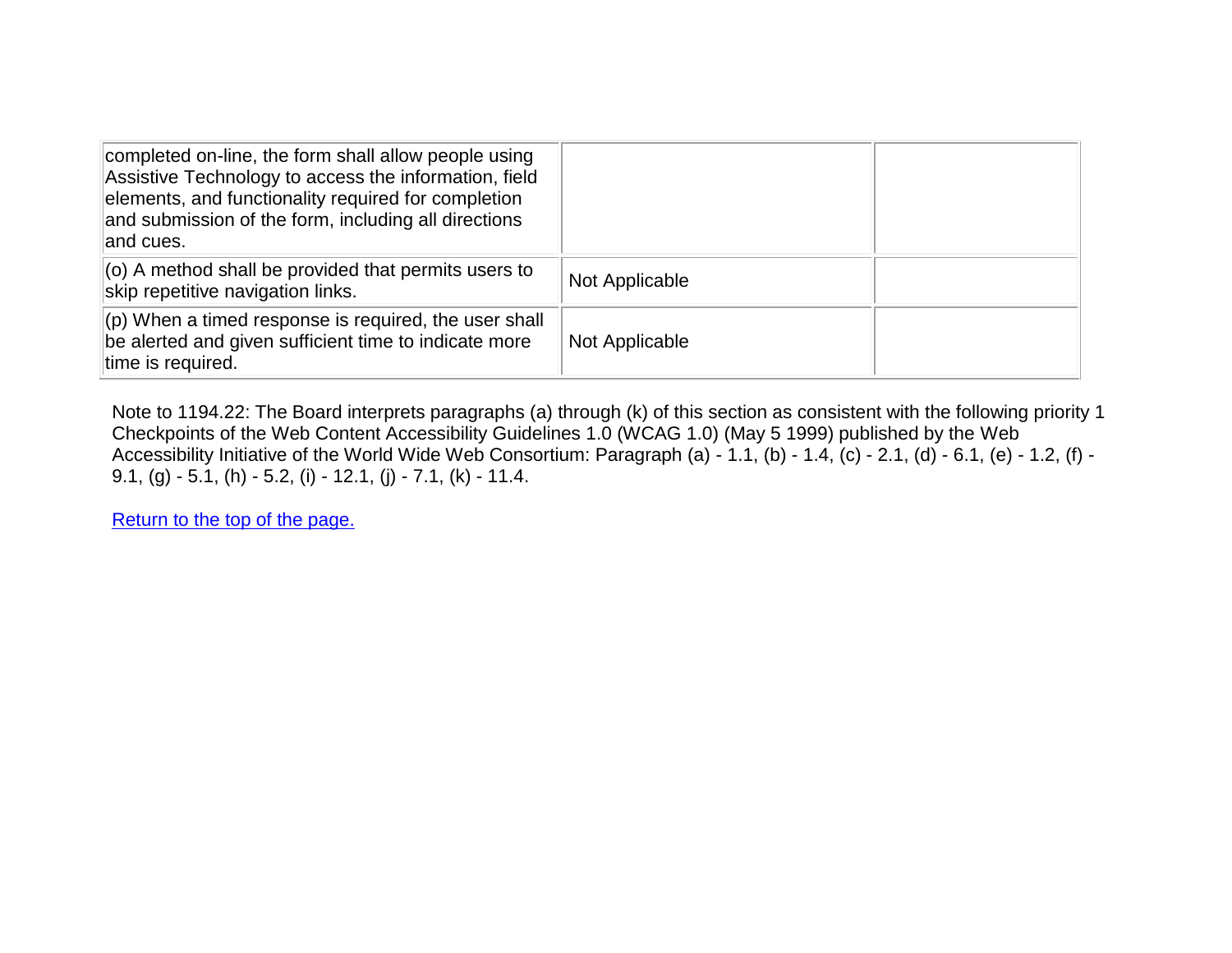### *Section 1194.23 Telecommunications Products – Detail*

# **VPAT™**

| <b>Criteria</b>                                                                                                                                                                                                                                                                                                                                          | <b>Supporting Features</b> | <b>Remarks and</b><br>explanations |
|----------------------------------------------------------------------------------------------------------------------------------------------------------------------------------------------------------------------------------------------------------------------------------------------------------------------------------------------------------|----------------------------|------------------------------------|
| $(a)$ Telecommunications products or systems which<br>provide a function allowing voice communication and<br>which do not themselves provide a TTY functionality<br>shall provide a standard non-acoustic connection point<br>for TTYs. Microphones shall be capable of being<br>turned on and off to allow the user to intermix speech<br>with TTY use. | Not Applicable             |                                    |
| (b) Telecommunications products which include voice<br>communication functionality shall support all<br>commonly used cross-manufacturer non-proprietary<br>standard TTY signal protocols.                                                                                                                                                               | Not Applicable             |                                    |
| $ $ (c) Voice mail, auto-attendant, and interactive voice<br>response telecommunications systems shall be usable<br>by TTY users with their TTYs.                                                                                                                                                                                                        | Not Applicable             |                                    |
| (d) Voice mail, messaging, auto-attendant, and<br>interactive voice response telecommunications<br>systems that require a response from a user within a<br>time interval, shall give an alert when the time interval                                                                                                                                     | Not Applicable             |                                    |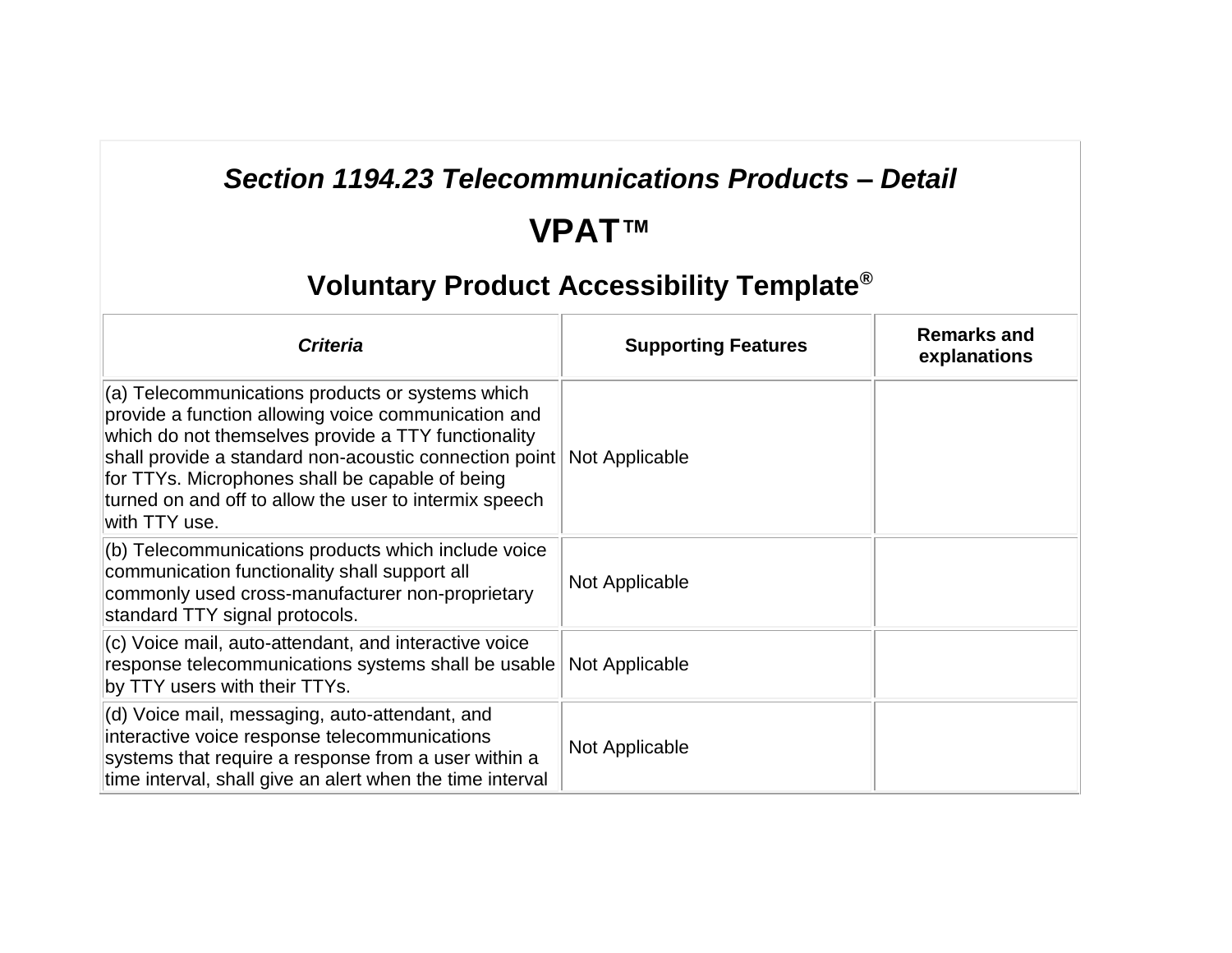| is about to run out, and shall provide sufficient time for<br>the user to indicate more time is required.                                                                                                                                                             |                |  |
|-----------------------------------------------------------------------------------------------------------------------------------------------------------------------------------------------------------------------------------------------------------------------|----------------|--|
| (e) Where provided, caller identification and similar<br>telecommunications functions shall also be available<br>for users of TTYs, and for users who cannot see<br>displays.                                                                                         | Not Applicable |  |
| (f) For transmitted voice signals, telecommunications<br>products shall provide a gain adjustable up to a<br>minimum of 20 dB. For incremental volume control, at<br>least one intermediate step of 12 dB of gain shall be<br>provided.                               | Not Applicable |  |
| (g) If the telecommunications product allows a user to<br>adjust the receive volume, a function shall be provided<br>to automatically reset the volume to the default level<br>after every use.                                                                       | Not Applicable |  |
| (h) Where a telecommunications product delivers<br>output by an audio transducer which is normally held<br>up to the ear, a means for effective magnetic wireless<br>coupling to hearing technologies shall be provided.                                              | Not Applicable |  |
| (i) Interference to hearing technologies (including<br>hearing aids, cochlear implants, and assistive listening<br>devices) shall be reduced to the lowest possible level<br>that allows a user of hearing technologies to utilize the<br>telecommunications product. | Not Applicable |  |
| (i) Products that transmit or conduct information or<br>communication, shall pass through cross-<br>manufacturer, non-proprietary, industry-standard<br>codes, translation protocols, formats or other                                                                | Not Applicable |  |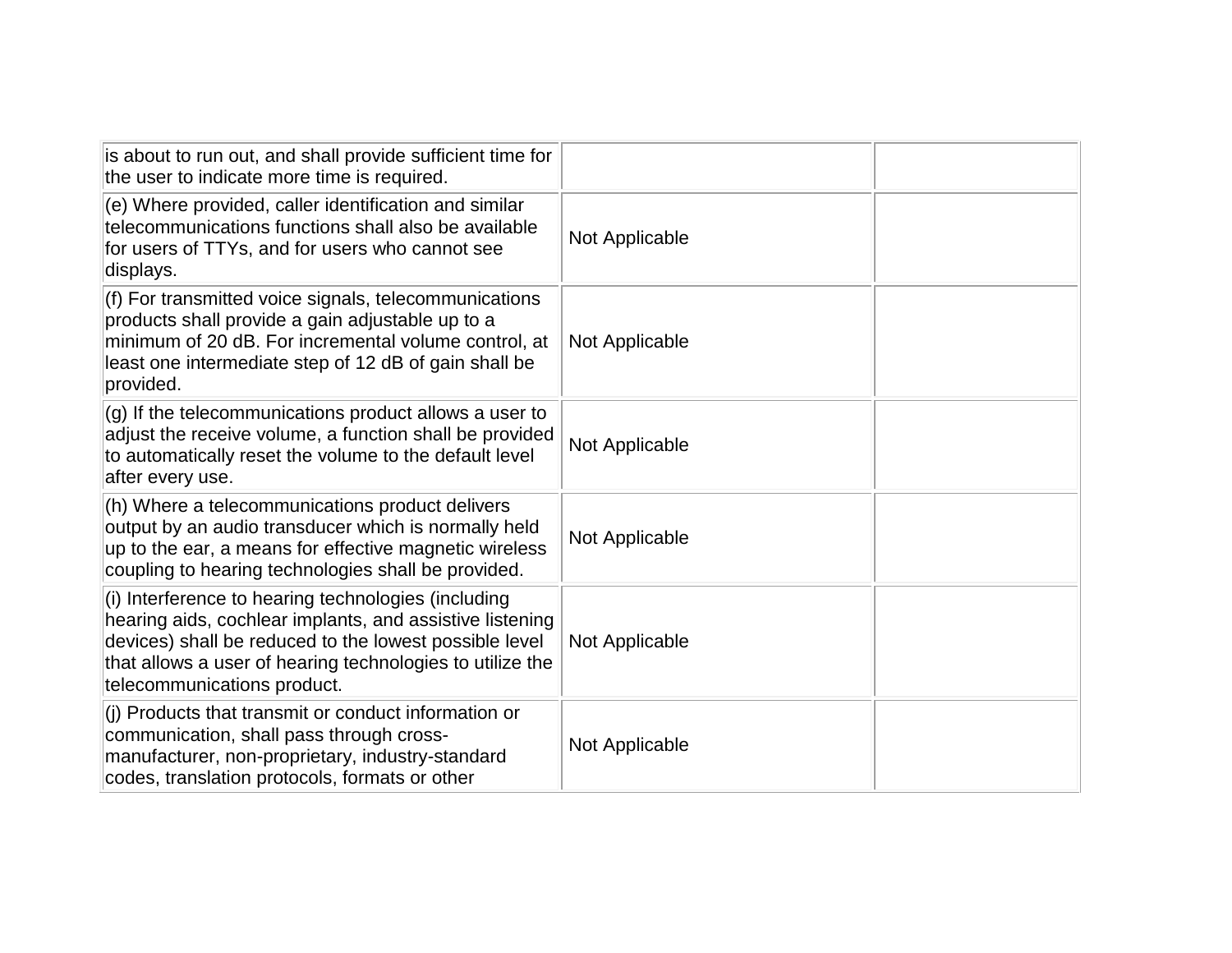| information necessary to provide the information or<br>communication in a usable format. Technologies<br>which use encoding, signal compression, format<br>transformation, or similar techniques shall not remove<br>information needed for access or shall restore it upon<br>delivery.                                     |                |  |
|------------------------------------------------------------------------------------------------------------------------------------------------------------------------------------------------------------------------------------------------------------------------------------------------------------------------------|----------------|--|
| (k)(1) Products which have mechanically operated<br>controls or keys shall comply with the following:<br>Controls and Keys shall be tactilely discernible without<br>activating the controls or keys.                                                                                                                        | Not Applicable |  |
| (k)(2) Products which have mechanically operated<br>controls or keys shall comply with the following:<br>Controls and Keys shall be operable with one hand<br>and shall not require tight grasping, pinching, twisting<br>of the wrist. The force required to activate controls and<br>keys shall be 5 lbs. (22.2N) maximum. | Not Applicable |  |
| (k)(3) Products which have mechanically operated<br>controls or keys shall comply with the following: If key<br>repeat is supported, the delay before repeat shall be<br>adjustable to at least 2 seconds. Key repeat rate shall<br>be adjustable to 2 seconds per character.                                                | Not Applicable |  |
| (k)(4) Products which have mechanically operated<br>controls or keys shall comply with the following: The<br>status of all locking or toggle controls or keys shall be<br>visually discernible, and discernible either through<br>touch or sound.                                                                            | Not Applicable |  |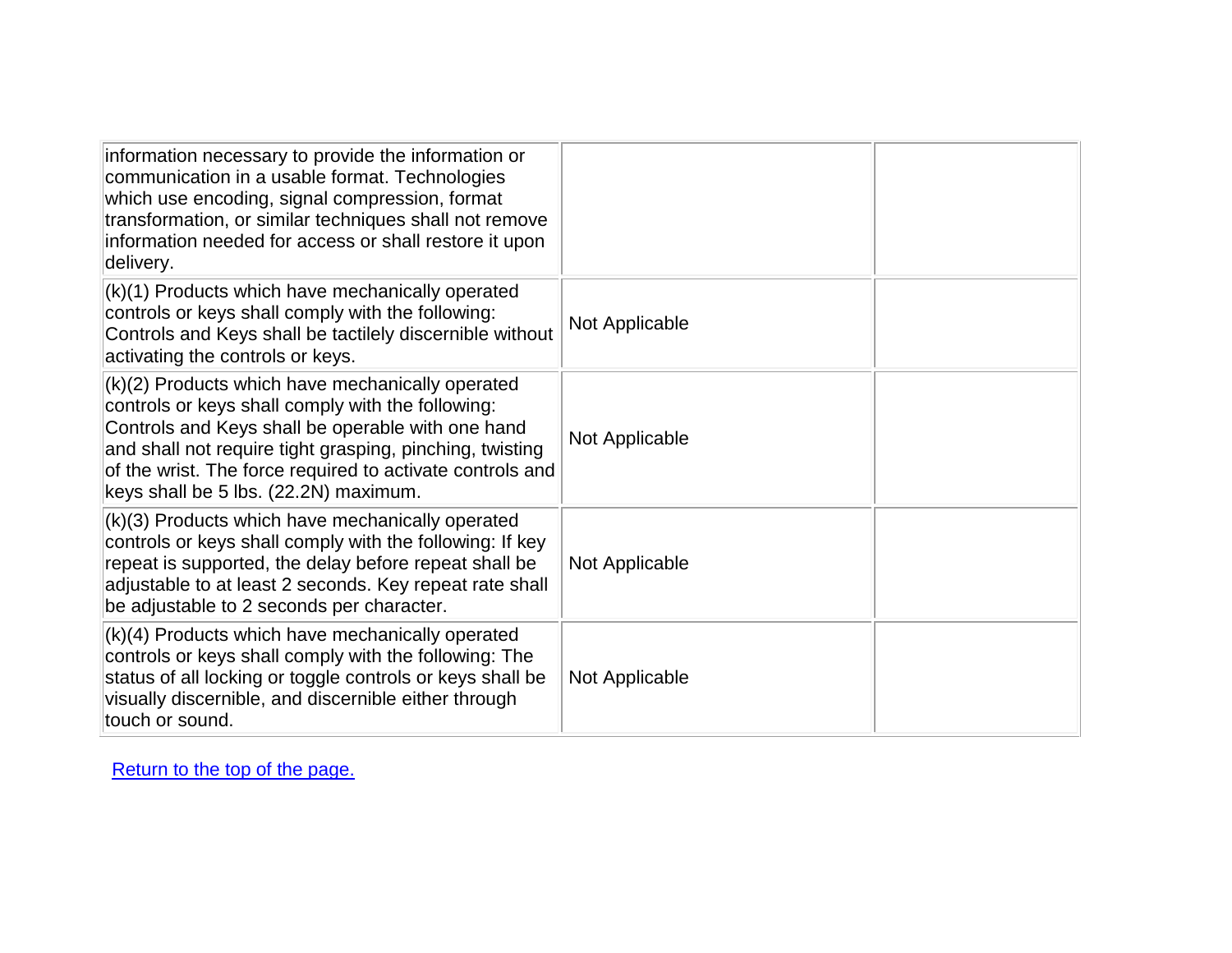### *Section 1194.24 Video and Multi-media Products – Detail*

# **VPAT™**

| <b>Criteria</b>                                                                                                                                                                                                                                                                                                                                                                                                                                                                                                                                                                                                                                                                                                                                                                                                                                           | <b>Supporting Features</b> | <b>Remarks and explanations</b> |
|-----------------------------------------------------------------------------------------------------------------------------------------------------------------------------------------------------------------------------------------------------------------------------------------------------------------------------------------------------------------------------------------------------------------------------------------------------------------------------------------------------------------------------------------------------------------------------------------------------------------------------------------------------------------------------------------------------------------------------------------------------------------------------------------------------------------------------------------------------------|----------------------------|---------------------------------|
| a) All analog television displays 13<br>inches and larger, and computer<br>equipment that includes analog<br>television receiver or display circuitry,<br>shall be equipped with caption<br>decoder circuitry which appropriately<br>receives, decodes, and displays<br>closed captions from broadcast, cable,<br>videotape, and DVD signals. As soon<br>as practicable, but not later than July<br>1, 2002, widescreen digital television<br>(DTV) displays measuring at least 7.8<br>inches vertically, DTV sets with<br>conventional displays measuring at<br>least 13 inches vertically, and stand-<br>alone DTV tuners, whether or not they<br>are marketed with display screens,<br>and computer equipment that includes<br>DTV receiver or display circuitry, shall<br>be equipped with caption decoder<br>circuitry which appropriately receives, | Not Applicable             |                                 |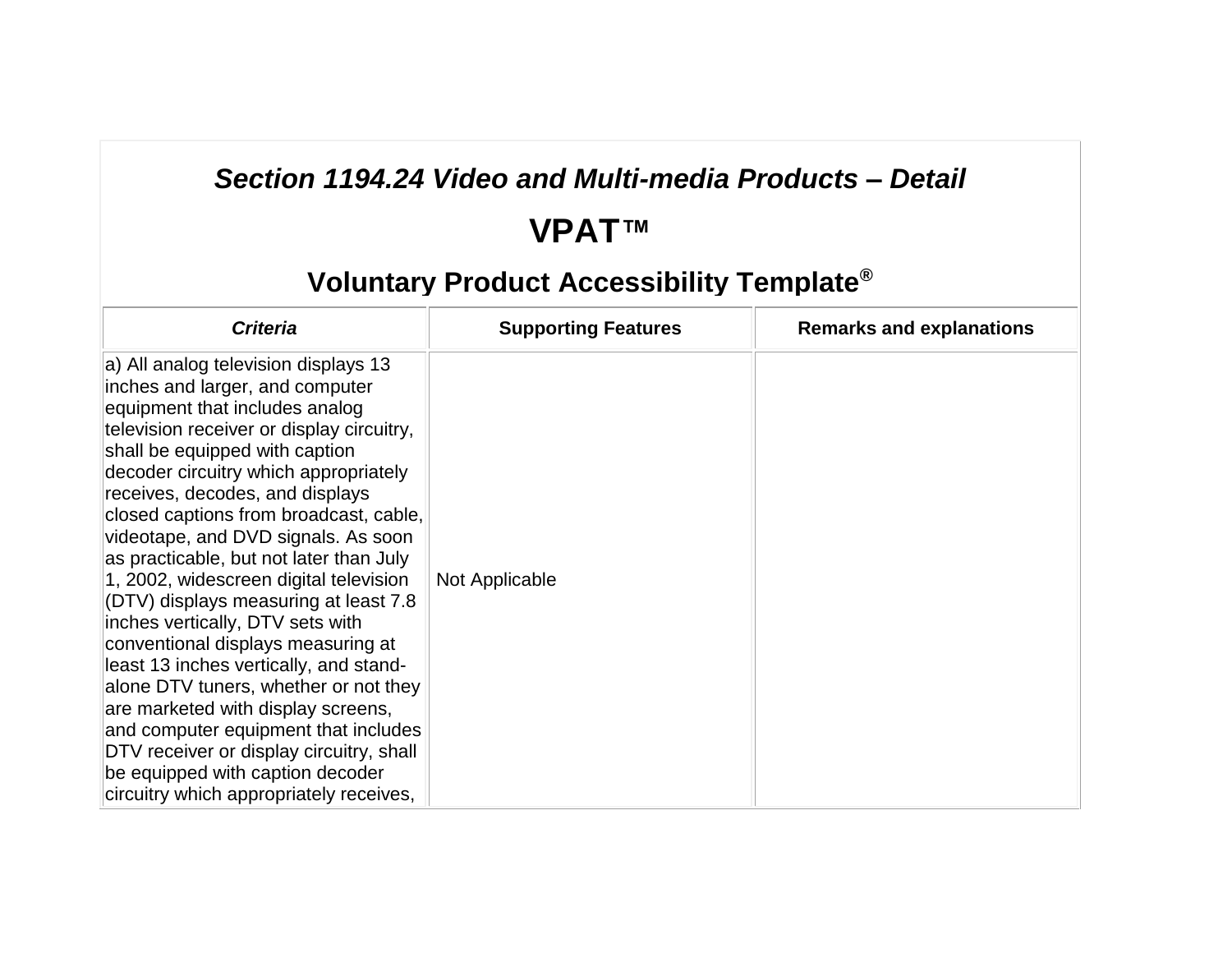| decodes, and displays closed captions<br>from broadcast, cable, videotape, and<br>DVD signals.                                                                                                                                                                                       |                |  |
|--------------------------------------------------------------------------------------------------------------------------------------------------------------------------------------------------------------------------------------------------------------------------------------|----------------|--|
| (b) Television tuners, including tuner<br>cards for use in computers, shall be<br>equipped with secondary audio<br>program playback circuitry.                                                                                                                                       | Not Applicable |  |
| (c) All training and informational video<br>and multimedia productions which<br>support the agency's mission,<br>regardless of format, that contain<br>speech or other audio information<br>necessary for the comprehension of<br>the content, shall be open or closed<br>captioned. | Not Applicable |  |
| (d) All training and informational video<br>and multimedia productions which<br>support the agency's mission,<br>regardless of format, that contain<br>visual information necessary for the<br>comprehension of the content, shall<br>be audio described.                            | Not Applicable |  |
| (e) Display or presentation of alternate<br>text presentation or audio descriptions<br>shall be user-selectable unless<br>permanent.                                                                                                                                                 | Not Applicable |  |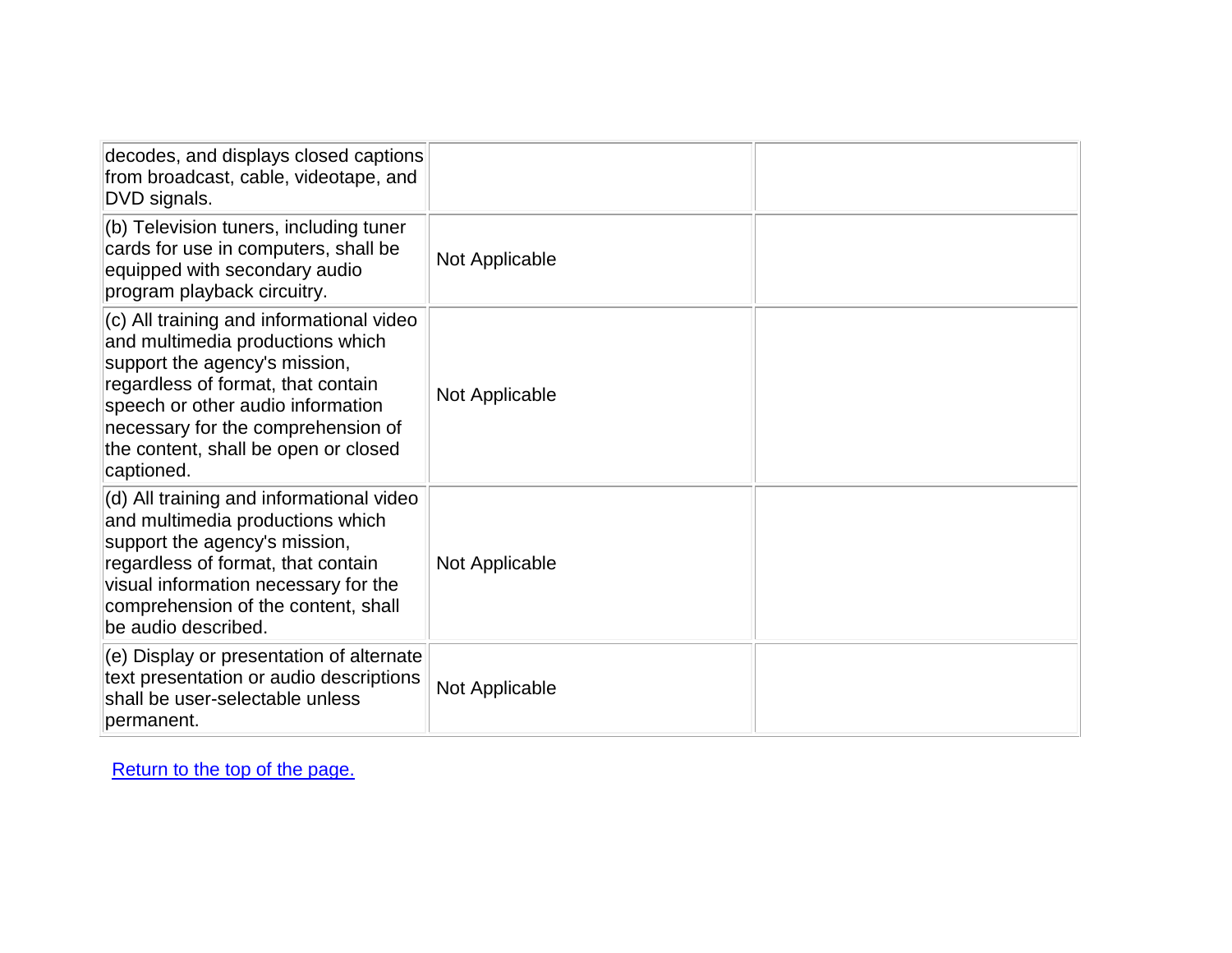### *Section 1194.25 Self-Contained, Closed Products – Detail*

# **VPAT™**

| <b>Criteria</b>                                                                                                                                                                                                                                   | <b>Supporting Features</b> | <b>Remarks and explanations</b> |
|---------------------------------------------------------------------------------------------------------------------------------------------------------------------------------------------------------------------------------------------------|----------------------------|---------------------------------|
| $\vert$ (a) Self contained products shall be<br>usable by people with disabilities<br>without requiring an end-user to attach<br>Assistive Technology to the product.<br>Personal headsets for private listening<br>are not Assistive Technology. | Not Applicable             |                                 |
| $ $ (b) When a timed response is<br>required, the user shall be alerted and<br>given sufficient time to indicate more<br>time is required.                                                                                                        | Not Applicable             |                                 |
| $(c)$ Where a product utilizes<br>touchscreens or contact-sensitive<br>controls, an input method shall be<br>provided that complies with §1194.23<br>$(k)$ (1) through (4).                                                                       | Not Applicable             |                                 |
| (d) When biometric forms of user<br>identification or control are used, an<br>alternative form of identification or<br>activation, which does not require the<br>user to possess particular biological                                            | Not Applicable             |                                 |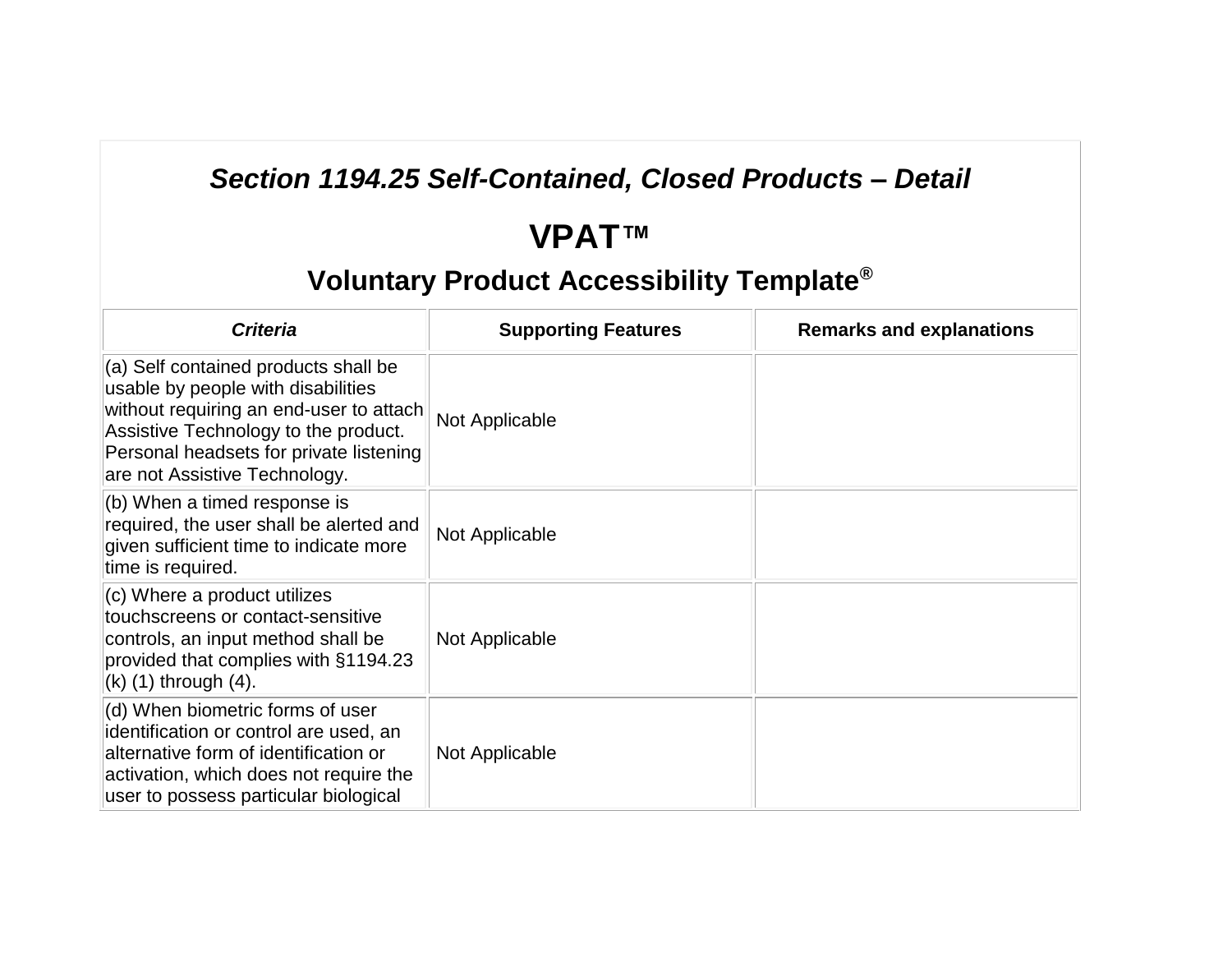| characteristics, shall also be provided.                                                                                                                                                                                                                                                                                                                                                                                                                   |                |  |
|------------------------------------------------------------------------------------------------------------------------------------------------------------------------------------------------------------------------------------------------------------------------------------------------------------------------------------------------------------------------------------------------------------------------------------------------------------|----------------|--|
| (e) When products provide auditory<br>output, the audio signal shall be<br>provided at a standard signal level<br>through an industry standard<br>connector that will allow for private<br>listening. The product must provide<br>the ability to interrupt, pause, and<br>restart the audio at anytime.                                                                                                                                                    | Not Applicable |  |
| (f) When products deliver voice output<br>in a public area, incremental volume<br>control shall be provided with output<br>amplification up to a level of at least<br>65 dB. Where the ambient noise level<br>of the environment is above 45 dB, a<br>volume gain of at least 20 dB above<br>the ambient level shall be user<br>selectable. A function shall be<br>provided to automatically reset the<br>volume to the default level after every<br>luse. | Not Applicable |  |
| (g) Color coding shall not be used as<br>the only means of conveying<br>information, indicating an action,<br>prompting a response, or<br>distinguishing a visual element.                                                                                                                                                                                                                                                                                 | Not Applicable |  |
| (h) When a product permits a user to<br>adjust color and contrast settings, a<br>range of color selections capable of                                                                                                                                                                                                                                                                                                                                      | Not Applicable |  |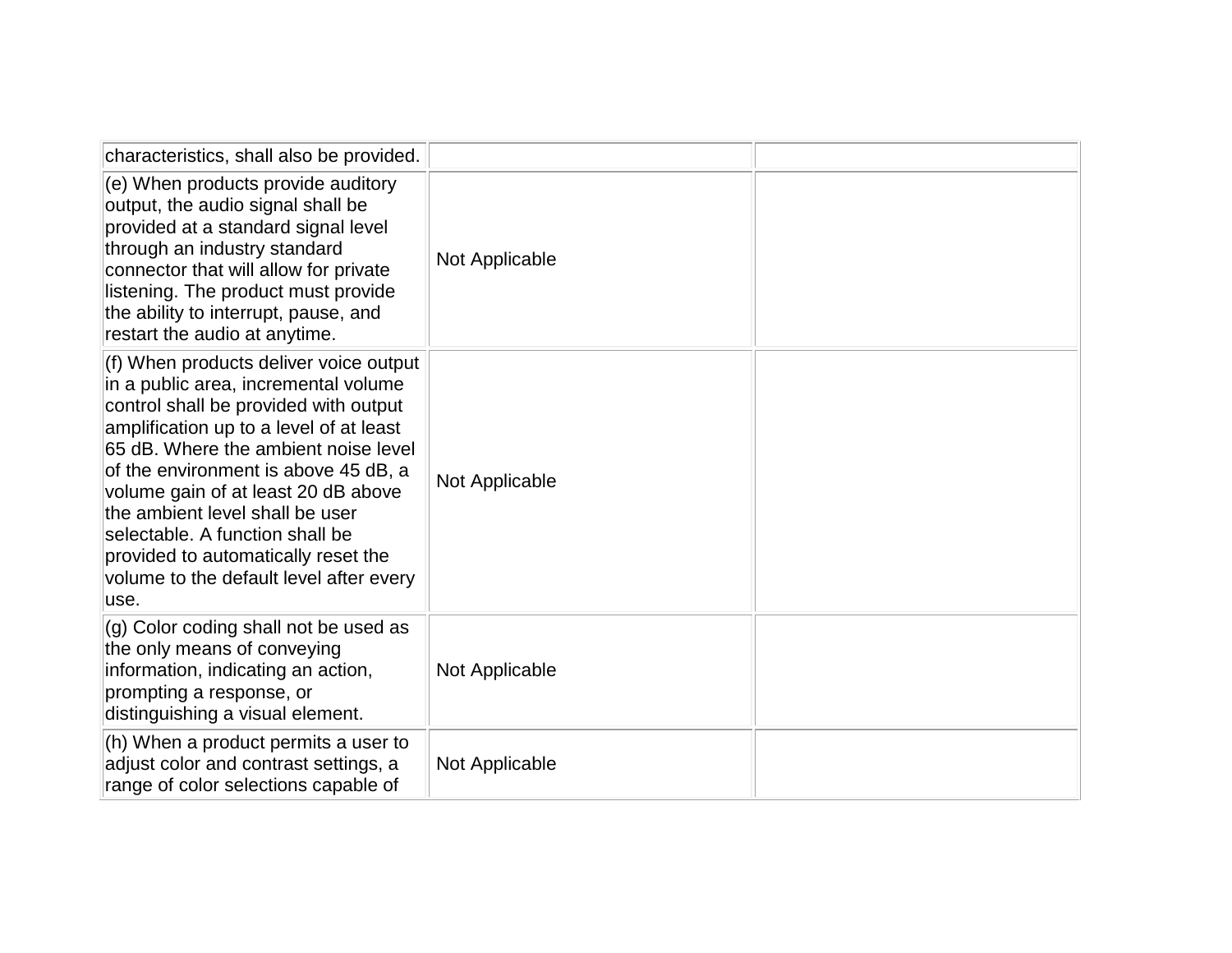| producing a variety of contrast levels<br>shall be provided.                                                                                                                                                                                                                                                                                                                                                                                                                                                                                                               |                |  |
|----------------------------------------------------------------------------------------------------------------------------------------------------------------------------------------------------------------------------------------------------------------------------------------------------------------------------------------------------------------------------------------------------------------------------------------------------------------------------------------------------------------------------------------------------------------------------|----------------|--|
| (i) Products shall be designed to avoid<br>causing the screen to flicker with a<br>frequency greater than 2 Hz and lower<br>than 55 Hz.                                                                                                                                                                                                                                                                                                                                                                                                                                    | Not Applicable |  |
| $(i)$ (1) Products which are<br>freestanding, non-portable, and<br>intended to be used in one location<br>and which have operable controls<br>shall comply with the following: The<br>position of any operable control shall<br>be determined with respect to a<br>vertical plane, which is 48 inches in<br>length, centered on the operable<br>control, and at the maximum<br>protrusion of the product within the 48<br>inch length on products which are<br>freestanding, non-portable, and<br>intended to be used in one location<br>and which have operable controls. | Not Applicable |  |
| $(j)(2)$ Products which are freestanding,<br>non-portable, and intended to be used<br>in one location and which have<br>operable controls shall comply with<br>the following: Where any operable<br>control is 10 inches or less behind the<br>reference plane, the height shall be 54<br>inches maximum and 15 inches                                                                                                                                                                                                                                                     | Not Applicable |  |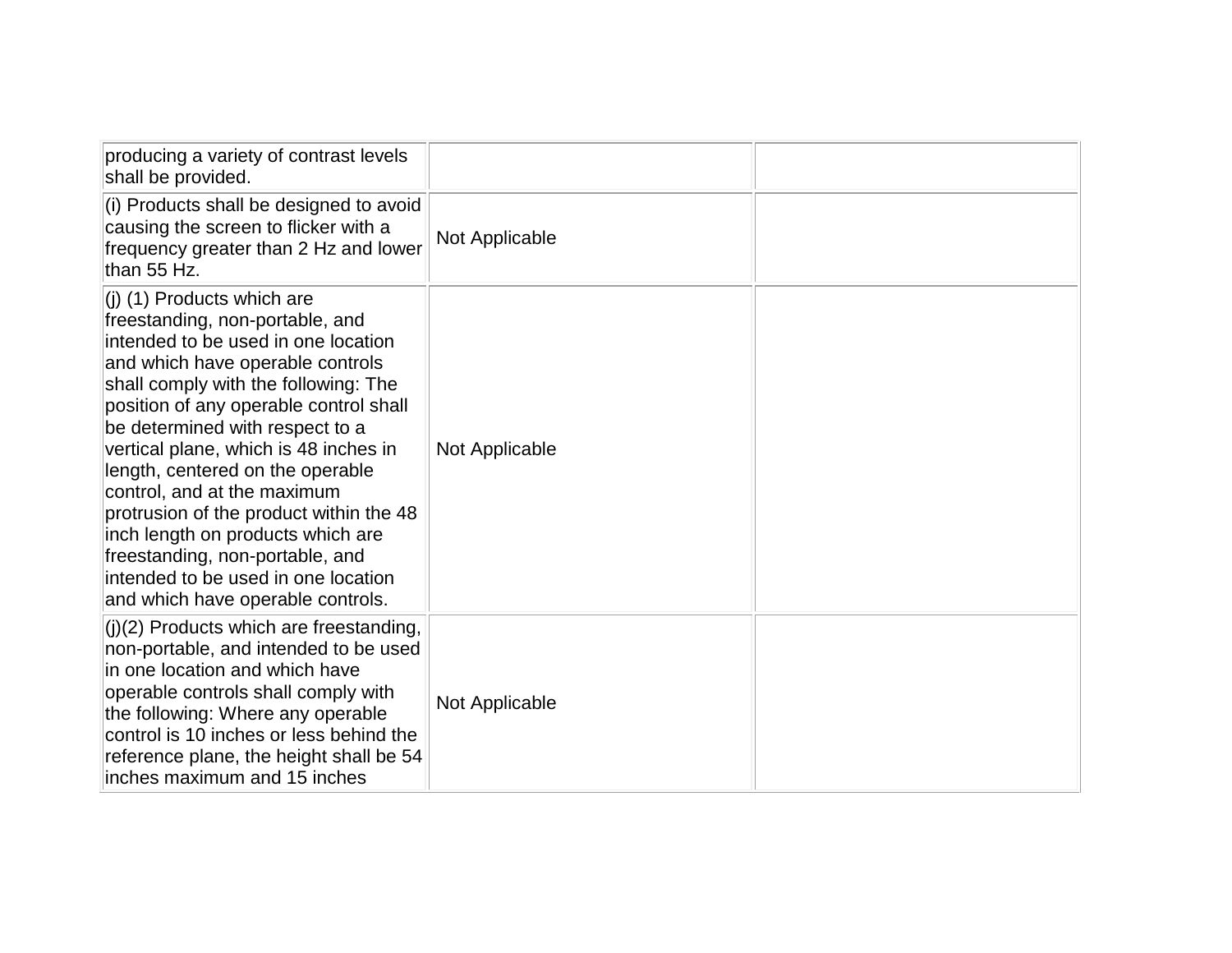| minimum above the floor.                                                                                                                                                                                                                                                                                                                                                                    |                |  |
|---------------------------------------------------------------------------------------------------------------------------------------------------------------------------------------------------------------------------------------------------------------------------------------------------------------------------------------------------------------------------------------------|----------------|--|
| $\vert$ (j)(3) Products which are freestanding,<br>non-portable, and intended to be used<br>lin one location and which have<br>operable controls shall comply with<br>the following: Where any operable<br>control is more than 10 inches and not<br>more than 24 inches behind the<br>reference plane, the height shall be 46<br>linches maximum and 15 inches<br>minimum above the floor. | Not Applicable |  |
| $\vert (i)(4)$ Products which are freestanding,<br>non-portable, and intended to be used<br>lin one location and which have<br>operable controls shall comply with<br>the following: Operable controls shall<br>not be more than 24 inches behind the<br>reference plane.                                                                                                                   | Not Applicable |  |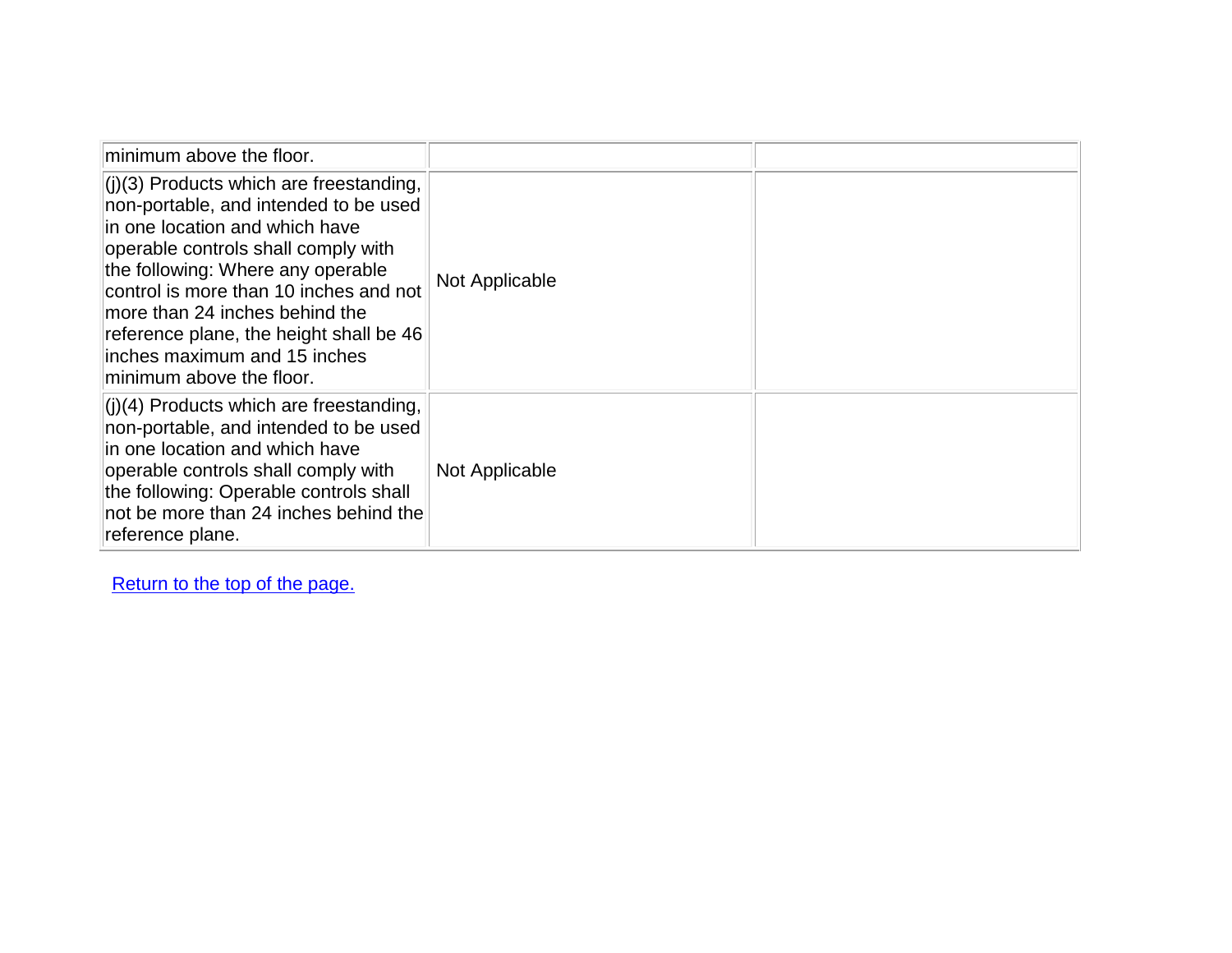### *Section 1194.26 Desktop and Portable Computers – Detail*

# **VPAT™**

### **Voluntary Product Accessibility Template®**

| <b>Criteria</b>                                                                                                                                                                                                                                    | <b>Supporting Features</b> | <b>Remarks and explanations</b> |
|----------------------------------------------------------------------------------------------------------------------------------------------------------------------------------------------------------------------------------------------------|----------------------------|---------------------------------|
| (a) All mechanically operated controls<br>and keys shall comply with §1194.23<br>$(k)$ (1) through $(4)$ .                                                                                                                                         | Not Applicable             |                                 |
| $(b)$ If a product utilizes touchscreens<br>or touch-operated controls, an input<br>method shall be provided that<br>complies with $§1194.23$ (k) (1) through<br>(4).                                                                              | Not Applicable             |                                 |
| (c) When biometric forms of user<br>identification or control are used, an<br>alternative form of identification or<br>activation, which does not require the<br>user to possess particular biological<br>characteristics, shall also be provided. | Not Applicable             |                                 |
| (d) Where provided, at least one of<br>each type of expansion slots, ports<br>and connectors shall comply with<br>publicly available industry standards                                                                                            | Not Applicable             |                                 |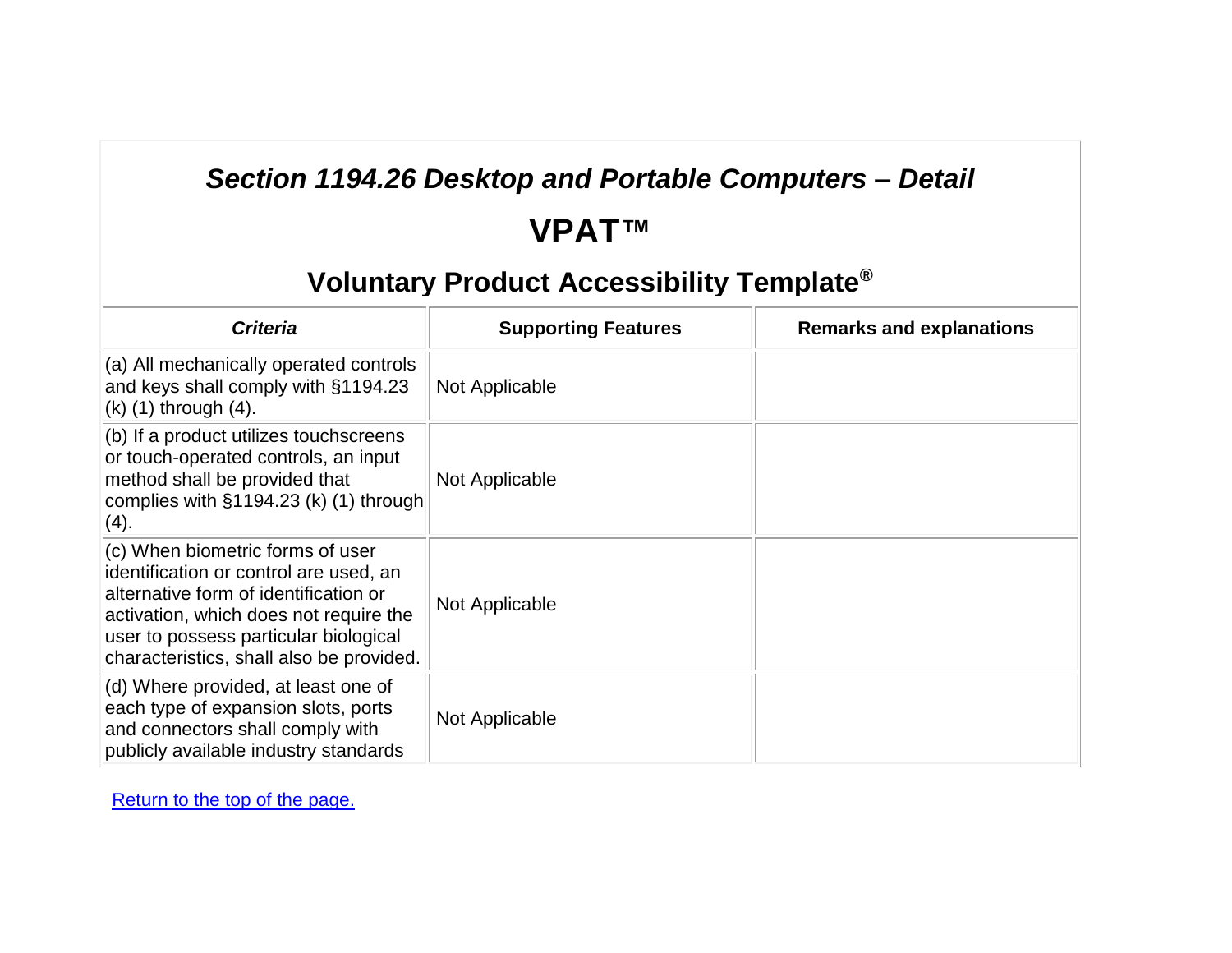### *Section 1194.31 Functional Performance Criteria – Detail*

# **VPAT™**

| <b>Criteria</b>                                                                                                                                                                                                                                                                                                                     | <b>Supporting Features</b>       | <b>Remarks and explanations</b>                      |
|-------------------------------------------------------------------------------------------------------------------------------------------------------------------------------------------------------------------------------------------------------------------------------------------------------------------------------------|----------------------------------|------------------------------------------------------|
| (a) At least one mode of operation and<br>information retrieval that does not<br>require user vision shall be provided,<br>or support for Assistive Technology<br>used by people who are blind or<br>visually impaired shall be provided.                                                                                           | Supported with Exceptions        | See remarks and explanations<br>to 1194.21 criteria. |
| (b) At least one mode of operation and<br>information retrieval that does not<br>require visual acuity greater than<br>20/70 shall be provided in audio and<br>enlarged print output working together<br>or independently, or support for<br>Assistive Technology used by people<br>who are visually impaired shall be<br>provided. | <b>Supported with Exceptions</b> | See remarks and explanations<br>to 1194.21 criteria. |
| (c) At least one mode of operation and<br>information retrieval that does not<br>require user hearing shall be provided,<br>or support for Assistive Technology<br>used by people who are deaf or hard                                                                                                                              | Supported                        |                                                      |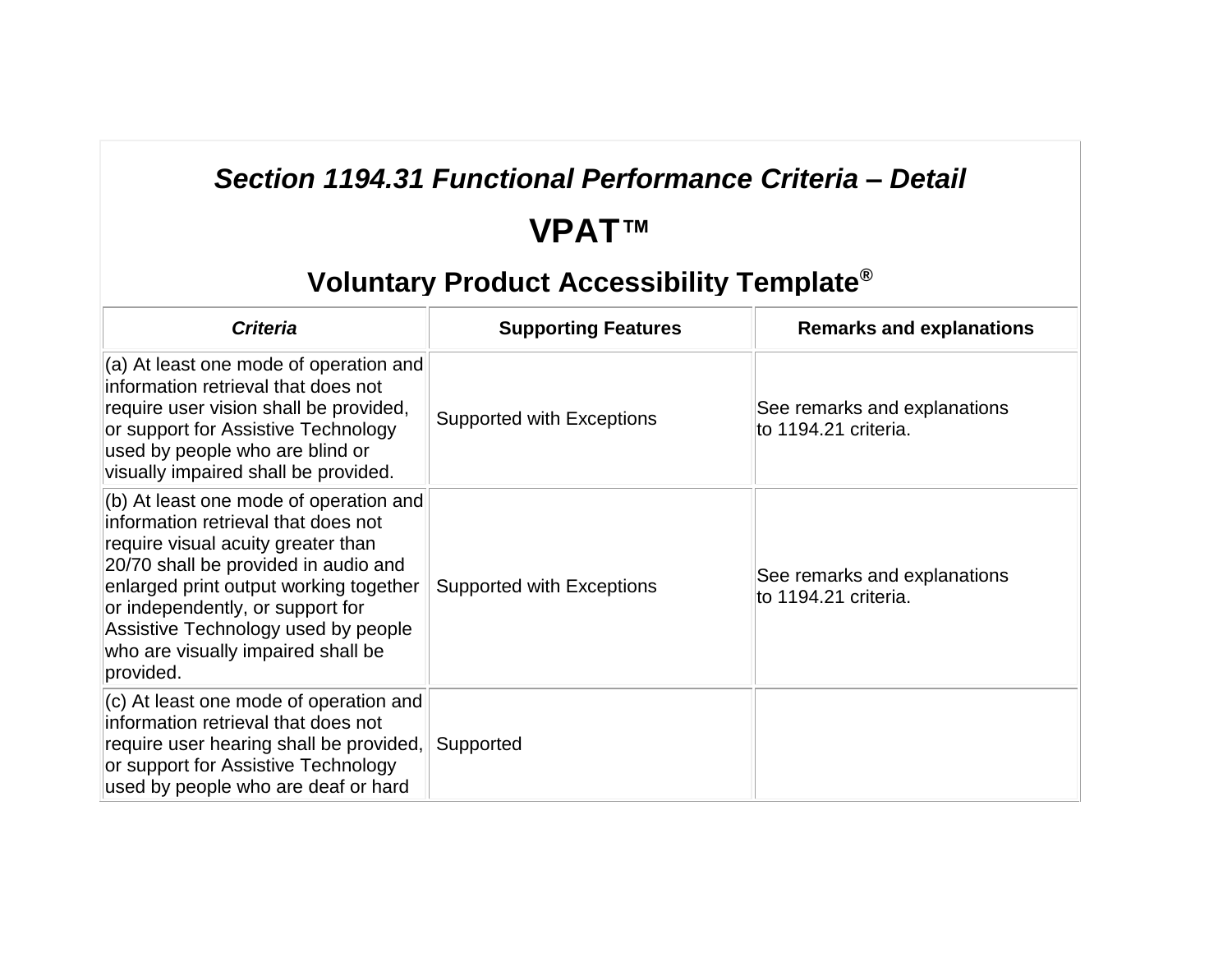| of hearing shall be provided                                                                                                                                                                                                                                 |                      |  |
|--------------------------------------------------------------------------------------------------------------------------------------------------------------------------------------------------------------------------------------------------------------|----------------------|--|
| (d) Where audio information is<br>important for the use of a product, at<br>least one mode of operation and<br>information retrieval shall be provided<br>in an enhanced auditory fashion, or<br>support for assistive hearing devices<br>shall be provided. | Not Applicable       |  |
| (e) At least one mode of operation and<br>information retrieval that does not<br>require user speech shall be provided,<br>or support for Assistive Technology<br>used by people with disabilities shall<br>be provided.                                     | Supported            |  |
| (f) At least one mode of operation and<br>information retrieval that does not<br>require fine motor control or<br>simultaneous actions and that is<br>operable with limited reach and<br>strength shall be provided.                                         | <b>Not Supported</b> |  |